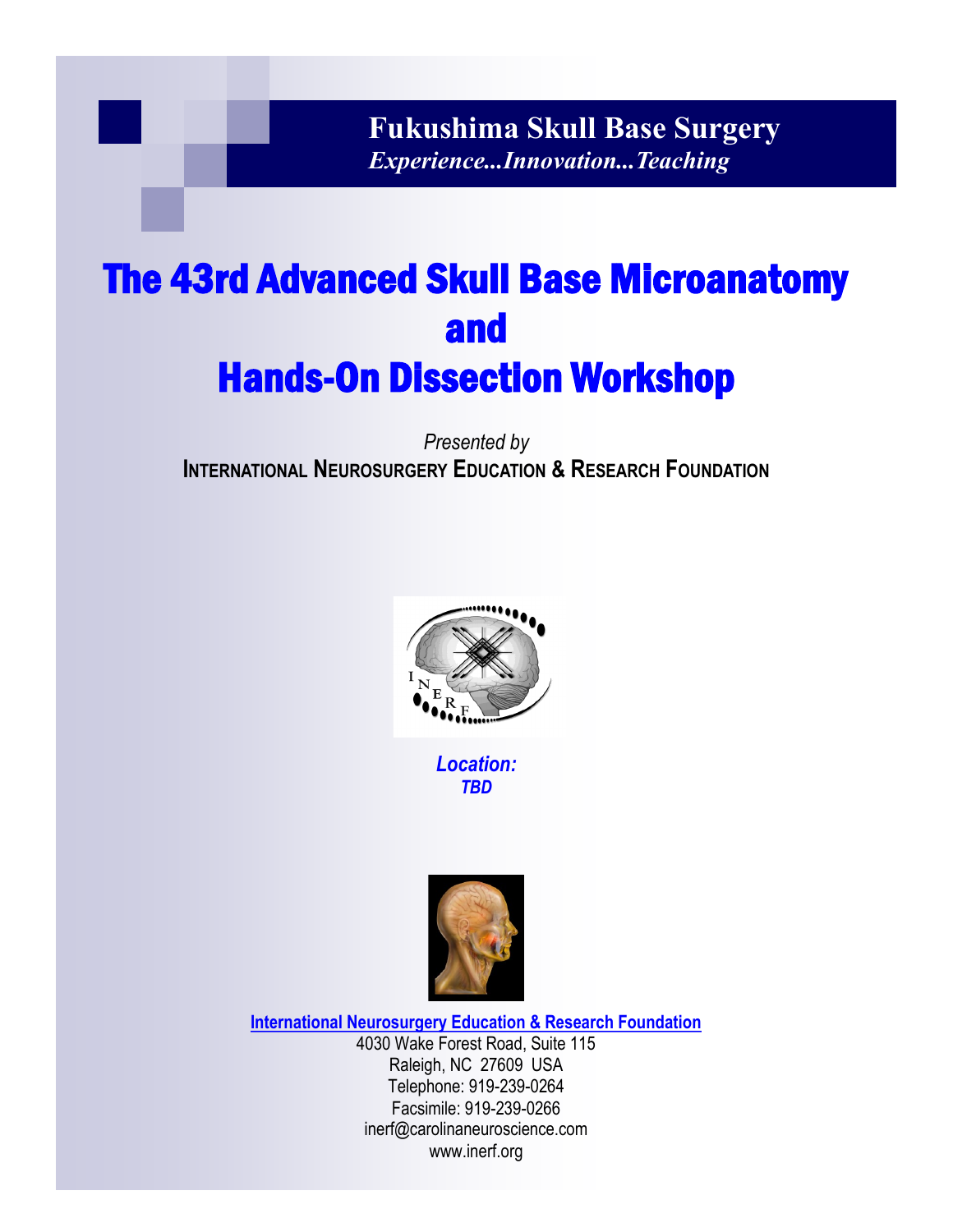

**COURSE CO-DIRECTORS**



# **Takanori Fukushima, M.D.**

Professor of Neurosurgery Duke University Medical Center and Director of Skull Base Surgery Raleigh Neurosurgical Clinic Raleigh, North Carolina, USA

# **Ali Zomorodi , M.D.** Associate Prof of Neurosurgery Duke University Medical Center Durham NC

**Luc DeWaele M.D.** Neurosurgeon Retired AZ Sint-Lucas Hospital Gent Ghent, Belgium

# **Luciano Mastronardi, M.D.**

Chief of Neurosurgery San Filippo Neri Rome, Italy

#### **Faculty**

**Ken Hanabusa M.D.** Duke University Fellow Duke University Medical Center Durham NC

**Hikari Sato, M.D.** Duke University Fellow Duke University Medical Center Durham NC

# **Udom Bawornvaraporn, M.D.**

Duke University Fellow Duke University Medical Center

#### **Course Manager**

**Lori Radcliffe** Administrator lori@carolinaneuroscience.com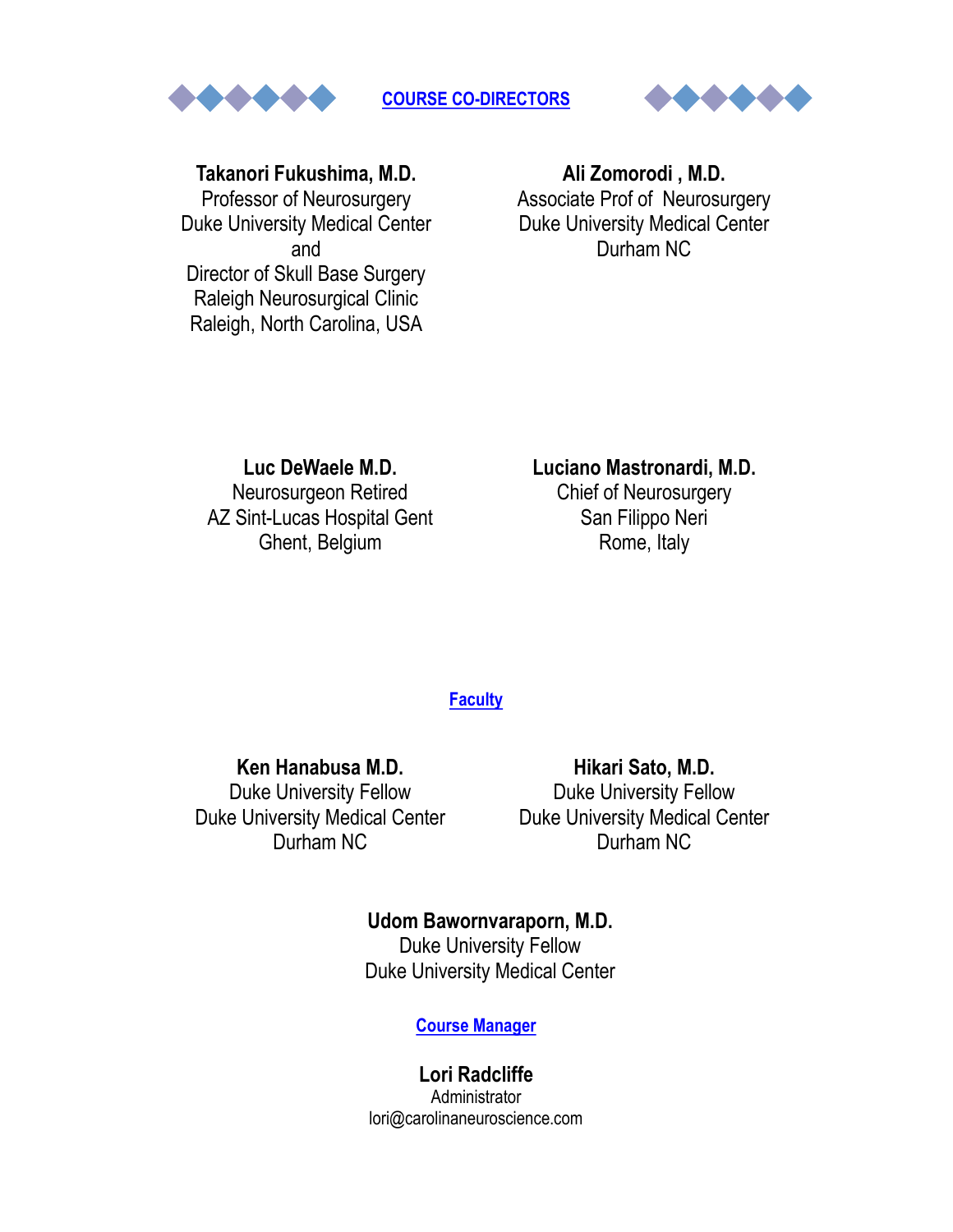#### **Course Schedule**

#### **Wednesday, May 8, 2019** Arrival and Check in at hotel **7:30-9:30 PM** Welcome Reception at Hotel **Thursday, May 9, 2019 7:00AM** Breakfast at the hotel **7:35AM** Walk from hotel to facility **7:45AM** Participant Sign-In at the Laboratory ・Vendor Exhibits **8:00 AM Lectures** Variations of Orbitozygomatic and Transzygomatic Approach (T-Bone Osteotomy and Envelope Method), STA Enhanced Galeofascial Anterior Flap (Fukushima/Sato) AITF Exposure and Microanatomy (Bawornvaraporn) **8:30 AM Hands-On Dissection**  Rt Frontotemporal 3-Layer Elevation, STA attached galeofascial flap, Transzygomatic Approach with Envelope Method, Orbitocranial one piece craniotomy, Anterior Clinoidectomy, Extradural AITF (Zomorodi/Bawornvaraporn) 12:00 PM Lunch · Vendor Exhibits **1:00 PM Lectures** Anatomy of the Orbit (Sato) Cavernous Sinus Dissection and EC-M2 Bypass (Zomorodi) **1:30 PM Hands-On Dissection**  Cavernous Sinus Dissection and EC-M2 High Flow Bypass (Zomorodi) **4:30 PM** Lab Closes for Clean Up-Walk back to hotel **6:30 PM** Course Dinner **Friday, May 10, 2019 7:00 AM** Breakfast at the hotel 7:35 AM Walk from hotel to facility · Vendor Exhibits **8:00 AM Lectures** Parabrainstem Tumors and Combined Petrosal Approach (Fukushima) Video Presentation: Temporal Bone Anatomy and How to drill the Mastoid (Sato) **8:45 AM Hands-On Dissection**  Left side: 3 Layer Elevation; STA Enhanced Galeofascial Pericranial Posterolateral flap, Mastoidectomy & Petrosal Craniotomy (Zomorodi/Fukushima) 12:00 PM Lunch · Vendor Exhibits **1:00 PM Lectures** Case Presentation (Yamamoto) Micro-Anatomy & Dissection of Middle Fossa and Anterior Petrosectomy (Zomorodi) EC-P2 Bypass (Zomorodi) **1:30 PM Hands-On Dissection Workshop** Middle Fossa Dissection, Tentorium Resection and Combined Petrosal Dissection Intradural Dissection (Zomorodi) EC-P2 High Flow Bypass (Zomorodi) **4:30 PM** Lab Closes for Clean Up-Walk back to the hotel **6:30PM** Official Course Dinner **Saturday, May 11, 2019 7:00 AM** Breakfast at the hotel 7:35 AM Walk from hotel to facility · Vendor Exhibits **8:00 AM Lectures** Evolution of ELITE Approach (Hanabusa) Micro-Anatomy of Transcondylar Exposure (DeWaele) Anatomy of the Jugular Bulb and Surgery of Jugular Foramen Tumors (Zomorodi) **8:30 AM Hands-On Dissection**  Far Lateral Transcondylar (ELITE) Dissection (Zomorodi, Sato, Hanabusa, DeWaele) **12:00 PM** Lunch **1:00 PM Lectures** High Cervical Approach and preauricular Trans-Styloid Exposure of MITF (Sato) Surgery of Acoustic Neuromas (Mastronardi) **1:30 PM Hands-On Dissection**  High Cervical Exposure and Transmastoid Transsigmoid Transjugular Dissection (Zomorodi) **4:30 PM** Lab Closes for Clean-up– Walk back to hotel